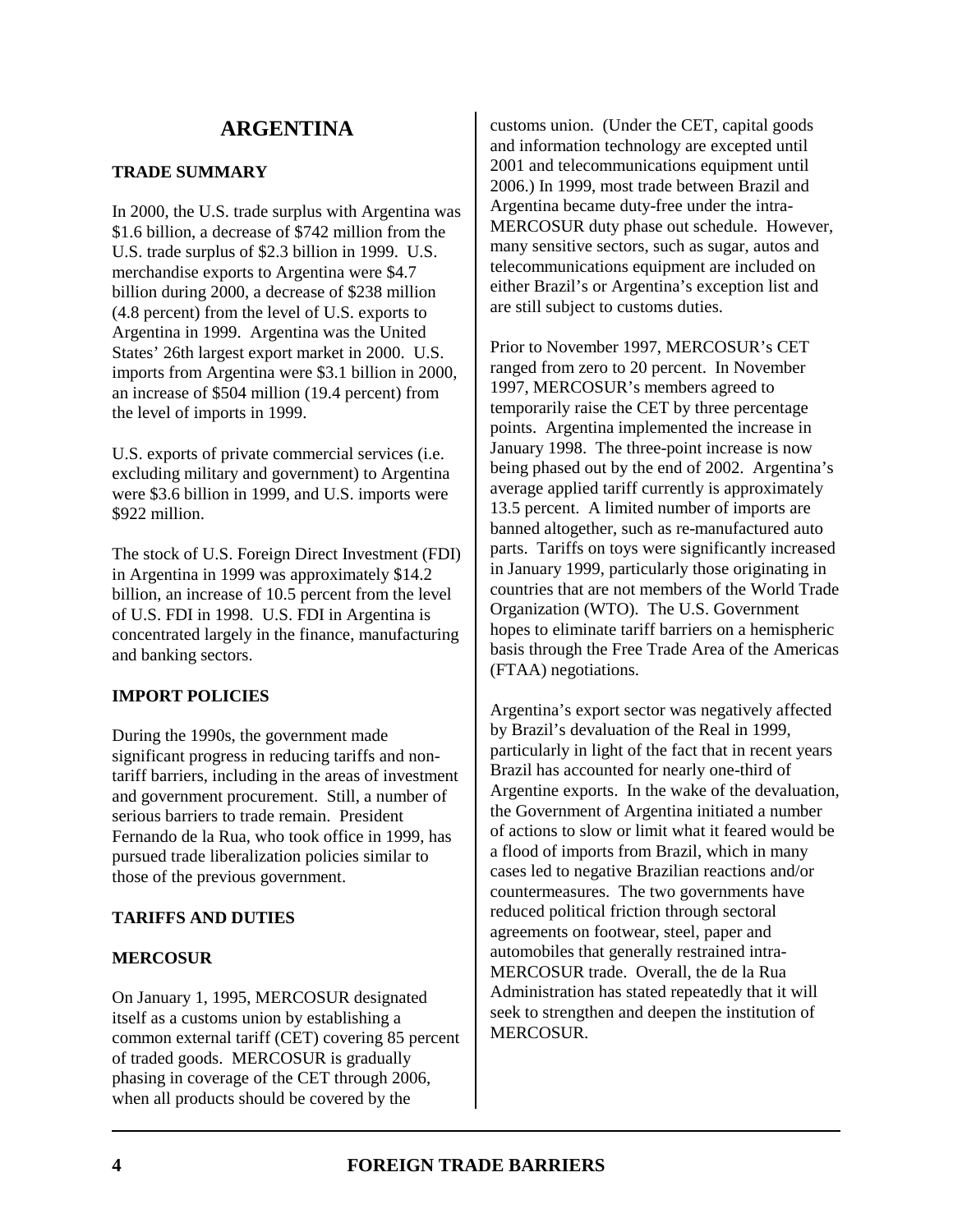# **Customs Procedures**

Argentina has implemented the WTO Agreement on Customs Valuation since 1995, but it continues to maintain a pre-shipment inspection (PSI) regime that U.S. exporters generally consider to be an unnecessary and arbitrary restraint on legitimate trade. Argentina's pre-shipment inspection (PSI) regime covers some l,800 goods for shipments valued at more than \$800. U.S. exporters have complained about unwarranted delays in processing, costly procedures, and problems with customs officials that disregard pre-shipment valuations. In addition, Argentina has import monitoring mechanisms, similar to an import-licensing regime, which affect roughly one-fifth of its imports, principally textiles, toys and footwear. U.S. firms complain of cumbersome certificate of origin (COO) requirements, particularly in the electronics and textile sectors. The U.S. continues to urge Argentina to reform its customs regime and to improve the rules-based trade environment in Argentina.

# **Textiles, Apparel and Footwear**

In 1996, USTR initiated an investigation under Section 301 of the Trade Act of 1974 into Argentina's application of specific duties on textiles, apparel and footwear; its 3 percent statistical tax on almost all imports; and its burdensome labeling requirements.

The United States and Argentina consulted extensively on labeling, leading to Argentina's modification of its labeling requirement. To address the remaining issues, the United States requested the establishment of a WTO dispute settlement panel in January 1997. In February 1997, the WTO dispute settlement body established a panel to examine Argentina's specific duties on textiles, apparel and footwear as well as Argentina's statistical tax on imports. Argentina subsequently informed the WTO that it had revoked the specific duties on footwear and replaced them with nearly identical provisional

safeguard duties on non-MERCOSUR imports.

In November 1997, the panel found in favor of the United States, stating that under GATT Article II Argentina could not impose specific duties where it bound its tariffs exclusively in *ad valorem* terms. The panel also found that Argentina's 3 percent statistical tax on almost all imports violated GATT Article VIII. Argentina appealed the panel decision and the WTO Appellate Body upheld the panel determination in March 1998. To comply with its WTO obligations, in October 1998 Argentina capped its duties on textiles and apparel at the bound rate of 35 percent. With respect to the statistical tax, Argentina reduced the tax to 0.5 percent in January 1998, and subsequently imposed a further cap on the tax.

# **Footwear Safeguard**

Subsequent to the 1997 WTO panel findings, Argentina replaced the specific duties on footwear with nearly-identical duties imposed as a safeguard measure. In September 1997, Argentina extended the application of the safeguard duties until February 2000. In November 1998, Argentina modified the footwear safeguard to establish a stringent quantitative restriction in addition to the high safeguard duties already imposed on footwear imports. Imports from MERCOSUR countries were excluded from the safeguard measures. Under the modified safeguard measure, footwear imports below the quota limit are subject to the original safeguard duty. Once the quota limit is filled, imports are assessed a duty rate that is double the normal safeguard duty.

The footwear safeguard raises serious questions regarding Argentina's WTO obligations and the United States has raised the issue bilaterally with the Government of Argentina. The United States reserved its right to participate as a third party in a panel established at the EU's request to examine Argentina's footwear safeguard. In addition, in March 1999 the United States requested the establishment of a panel to examine the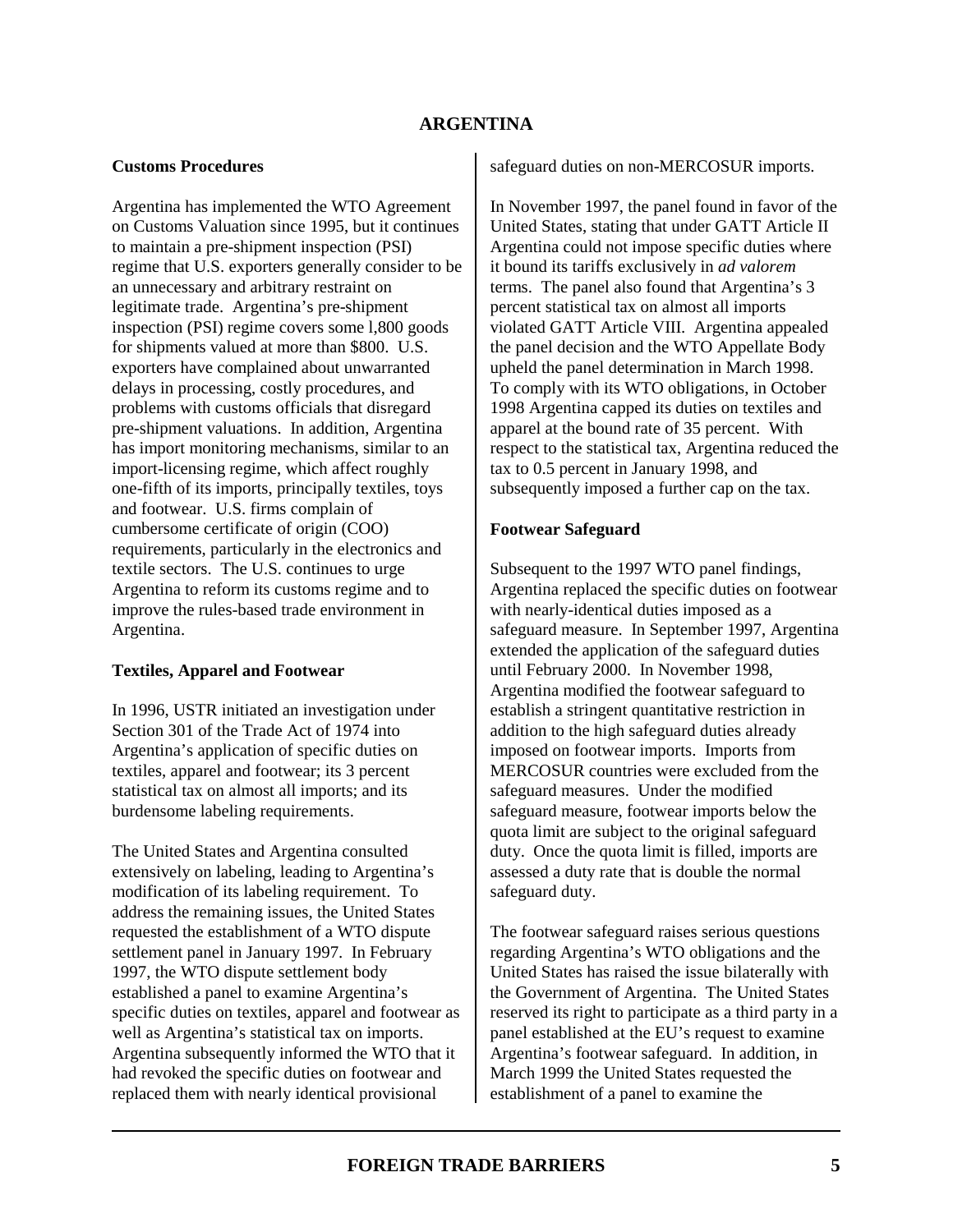consistency of Argentina's modified safeguard with the requirements of the WTO Agreement on Safeguards.

The WTO panel established to review the EU's complaint determined in June 1999 that Argentina's investigation of injury to its footwear industry did not satisfy the requirements of the Safeguards Agreement. The panel thus concluded that the investigation could not serve as a basis to impose either the original safeguard or the subsequent modification. The WTO Appellate Body affirmed that determination in December 1999. In response to the Appellate Body decision, the Government of Argentina modified the measure again, effective July 22, 2000. The Government of Argentina extended the period of application of the measure by three and one-half years, until July 27, 2003. The extended measure applies only to performance sports footwear. The safeguard measure with respect to other types of footwear has lapsed.

The U.S. Government has also expressed concern to Argentine authorities about licensing and labeling requirements suddenly imposed on footwear imports in August 1999. Administrative delays related to these measures effectively blocked footwear imports from some trading partners for several months. Brazilian footwear imports, which were exempted from the Argentine safeguard measure, were particularly hard hit. The Argentine Government began to process import licenses more expeditiously after an agreement was reached between the Brazilian and Argentine footwear sectors in November 1999. The United States continues to monitor closely the evolution of Argentine trade measures in this sector.

#### **STANDARDS, TESTING, LABELING AND CERTIFICATION**

# **Agricultural Products**

In 1995, Argentina placed a ban on imports of California fresh fruit due to the detection of oriental fruit flies in the state. While Argentina relaxed its ban on fruit from several California counties in 1996 and granted access in 1997 for citrus grown in these approved counties, Argentina continues to quarantine fruit from certain coastal counties no longer affected by the fly. In 1997, Argentina imposed a mandatory fumigation requirement on all stone fruits from the approved counties because of concern over the walnut husk fly, despite the lack of credible evidence that stone fruits are a ready host for this pest. The U.S. Department of Agriculture (USDA) continues to press Argentina to completely revoke these bans and to process expeditiously the cases of other U.S. fruits currently denied access to Argentina, such as citrus from Florida and Arizona, as well as Pacific Northwest cherries.

In 1998, Argentina announced its intention to allow U.S. pork and pork products into Argentina. However, the Argentine Department of Agriculture did not establish new regulations for boneless pork imports until October 2000, and regulations for importing "bone-in pork for further processing" were finally established in January 2001. While some restrictions remain in place, the new requirements represent significant progress. The U.S. pork industry believes that Argentina is a potential market for pork exports valued at approximately \$10 million.

# **Non-agricultural Products**

IRAM, Argentina's standards institute, bases some of its voluntary standards on international standards. In addition, IRAM standards are in some cases compatible with U.S. or European standards. In general, Argentine buyers usually accept products that meet U.S. standards as well as U.S. product certifications and laboratory testing. In early 1998, however, Argentina began mandating compliance with new safety certifications on a wide range of products. Regulations that affect U.S. exports have now been issued for low voltage electrical products (household appliances, electronics products and electrical materials), toys, energy efficiency,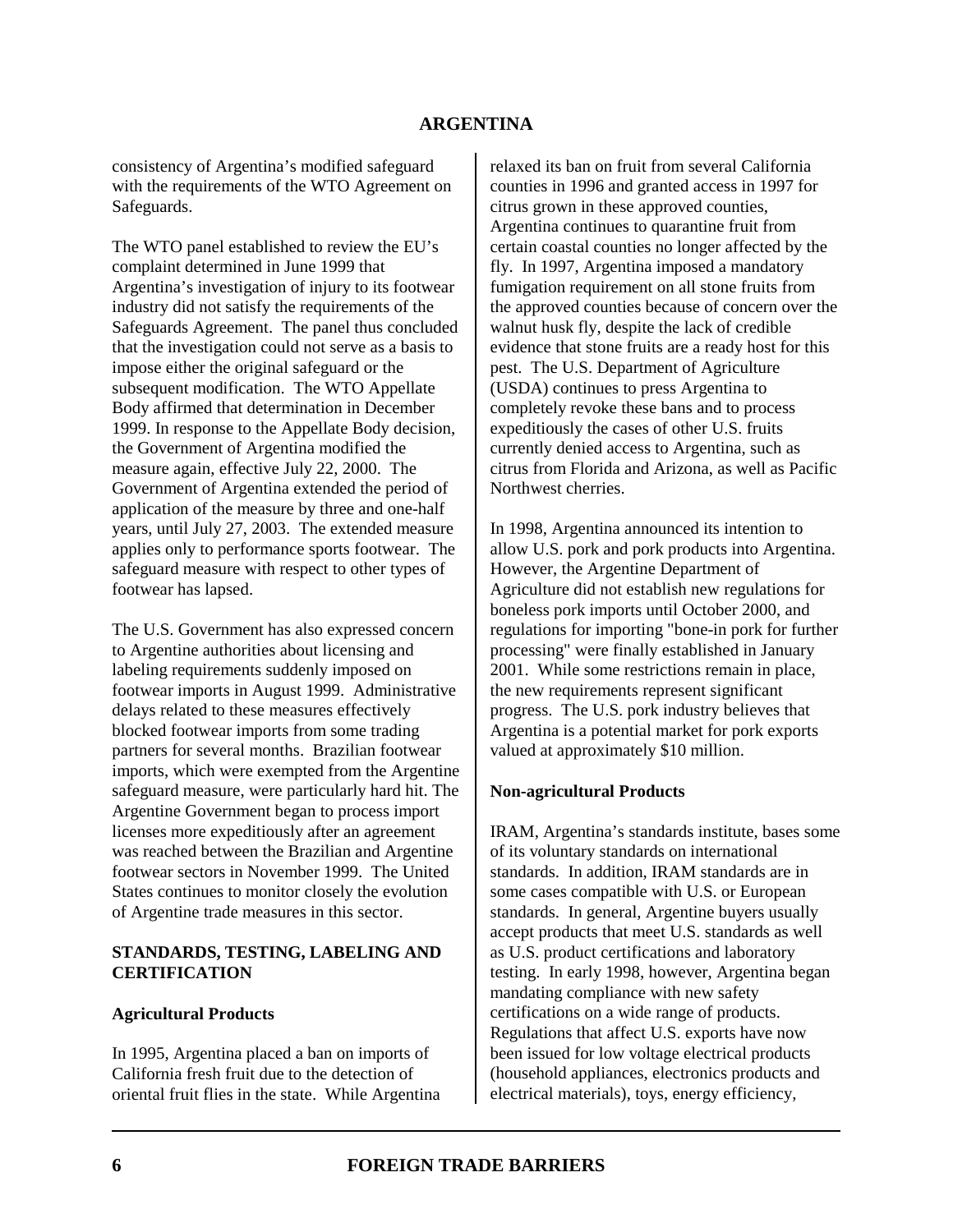covers for dangerous products, gas products, construction steel, personal protective equipment and elevators. The procedures for compliance often appear inconsistent, redundant and nontransparent. Regulations that require product retesting are particularly cumbersome and costly and are especially problematic for small and medium-sized U.S. companies. In some cases, Argentina has failed to fulfill the notification and comment requirements of the WTO Agreement on Technical Barriers to Trade (TBT) in its implementation of these measures. The United States has raised this issue with the Argentine Government in Geneva and bilaterally.

#### **INTELLECTUAL PROPERTY RIGHTS PROTECTION**

#### **Patents**

Argentina's lack of adequate and effective patent protection has been a long-standing irritant in our bilateral trade relationship. Argentina is on the Special 301 Priority Watch List. Many of the TRIPS inconsistencies in the Argentine patent law were not previously actionable in the WTO, because Argentina availed itself of the developing county transition period. However, most of Argentina's TRIPS obligations came into force on January 1, 2000. As a result, the U.S. Government is currently in consultations with Argentina under the WTO dispute resolution process in order to address shortcomings in Argentina's intellectual property regime.

In March 1996, Executive Decree 260, which consolidated Argentine patent law, authorized the National Intellectual Property Institute (INPI) to approve pharmaceutical patents starting in October 2000, but contained numerous problematic provisions. In December 1996, the Argentine Congress passed legislation that permits Argentine companies to use data submitted by innovative companies to obtain marketing approval in Argentina. As a result of the law, in August 1998 the Government of Argentina eliminated protection that it had previously

accorded data used in the registration of agrochemical products. During 1999, this backsliding resulted in the U.S. Government requesting WTO dispute settlement consultations with Argentina, which was announced by USTR in the context of the 1999 Special 301 Review. In 2000, several other shortcomings in the patent regime were added to the U.S.-Argentina WTO consultations. These shortcomings include Argentina's failure to protect confidential test data submitted to government regulatory authorities for pharmaceuticals and agricultural chemicals; its denial of certain exclusive rights for patents; its failure to provide such provisional measures as preliminary injunctions to prevent infringements of patent rights; and its exclusion of certain subject matter from patentability.

INPI's board has changed several times over the last several years, but appears to have stabilized. The organization is chronically short of funds, which has impaired its efforts to modernize and improve service. The U.S. industry estimates that Argentina's lack of adequate pharmaceutical patent protection results in losses of over \$600 million a year.

# **Copyrights**

Argentina's copyright laws provide generally good protection, and are under review by the Government of Argentina to ensure that these laws fully meet TRIPS requirements. Argentina adopted legislation in 1999 to ratify the World Intellectual Property Organization (WIPO) Copyright Treaty and the WIPO Performances and Phonograms Treaty. To better protect software, the Argentine Government promulgated legislation in November 1998 establishing software piracy as a criminal offense, thus avoiding problems generated by previous court rulings. Despite vigorous efforts by the software industry, the Government of Argentina has yet to fully legalize software used in all government offices.

Enforcement of copyrights on recorded music,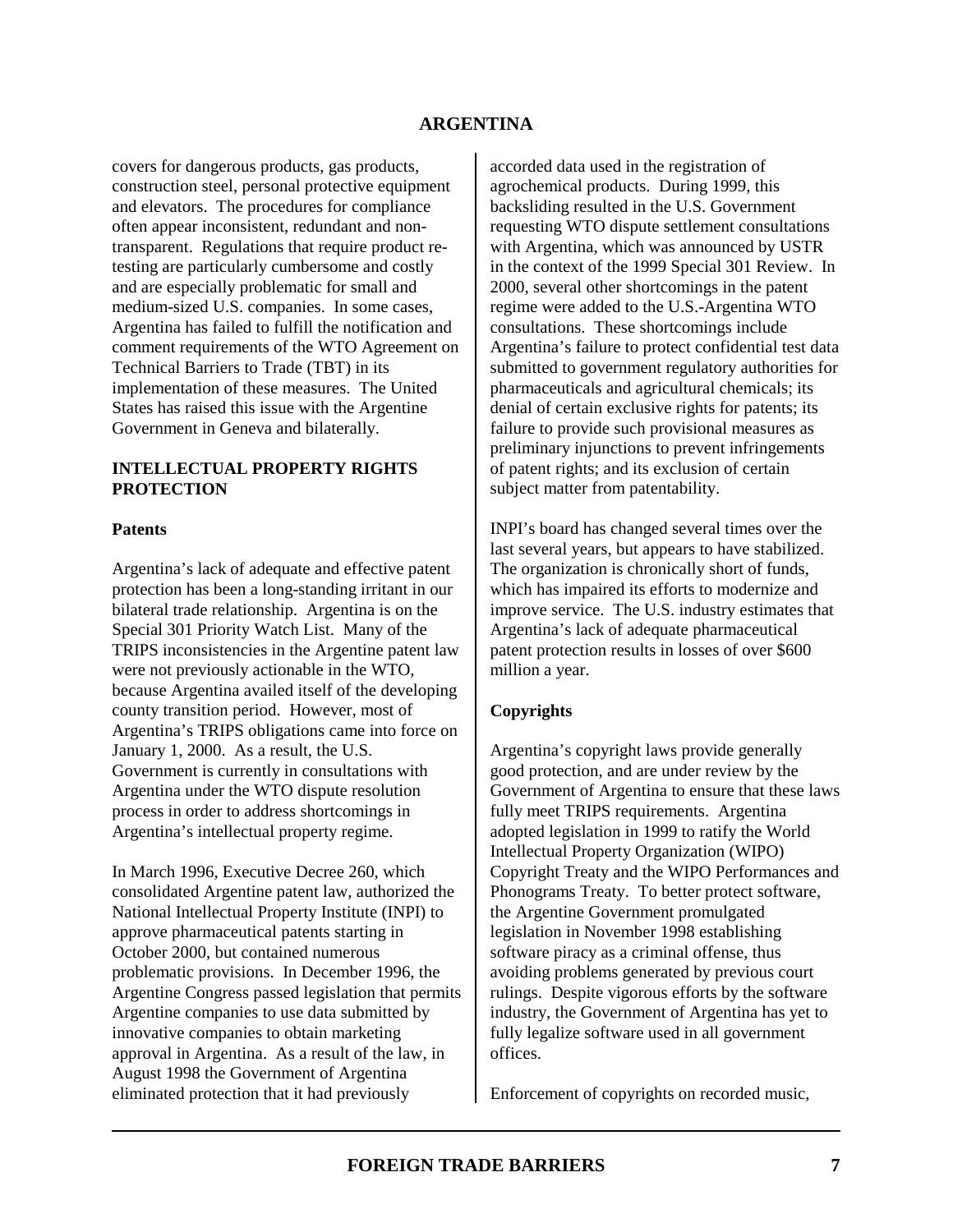videos, books and computer software remains spotty. Although Argentine Customs and other Government authorities generally cooperate with industry efforts to stop shipments of pirated merchandise, inadequate resources and slow court procedures have hampered the effectiveness of enforcement efforts. Inadequate border controls, particularly at the Paraguayan/Brazilian frontier, contribute to the regional circulation of pirated goods. The U.S. copyright industry estimates annual losses due to copyright infringement at over \$275 million.

#### **Trademarks**

U.S. companies report that the process of registering trademarks generally takes over five months. Once a trademark is registered, however, enforcement is relatively efficient and reliable.

#### **SERVICES BARRIERS**

Although Argentina enacted liberalization in the service sector as part of its broader economic reform program in the 1990s, some barriers continue to exist. For example, the Argentine Government obliges cable/pay television operators to register their programming with a government body. In addition, restrictions regarding the showing, printing and dubbing of films have burdened U.S. exports, as has the practice of charging *ad valorem* customs duties based on the value of "authors' rights," rather than solely on the value of the physical materials being imported, which is the WTO standard.

Argentina reportedly levies an excise tax on reinsurance premiums obtained abroad. The tax is defined as a percentage of the gross reinsurance premium. This results in an excise tax withheld at 3.5 percent of gross premiums.

In the WTO, Argentina has committed to allow foreign suppliers of non-insurance financial services to establish all forms of commercial presence and has committed to provide substantially full market access and national

treatment to foreign suppliers of non-insurance financial services. The only significant remaining issue is lending limits for foreign bank branches that are based on local paid-in "capital," not parent bank capital. This effectively removes the rationale for establishing in branch form.

In the WTO negotiations on telecommunications services, Argentina made commitments on most basic telecommunications services and adopted the reference paper on regulatory commitments. Argentina ratified the Fourth Protocol to the General Agreement on Trade in Services (GATS) in July 1998. Argentina opened long distance services to increased competition in November 1999, and allowed full market access for local, domestic and international long distance, cellular and other wireless and international data services in November 2000.

#### **INVESTMENT BARRIERS**

In line with WTO rules, Argentina notified measures inconsistent with its obligations under the WTO Agreement on Trade-Related Investment Measures (TRIMS). These measures deal with local content and trade balancing in the automotive industry. Proper notification allowed developing-country WTO members to maintain such measures for a five-year transitional period, ending January 1, 2000. Regardless, Argentina and its MERCOSUR partners were unable to agree on a common auto regime by that date. Argentina and Brazil signed a 60-day interim agreement in December 1999 to allow the talks to continue. Meanwhile, Argentina submitted a request to the WTO for a lengthy, seven-year extension to its transition period. The United States is working with other WTO Members to conduct a case-by-case review of all TRIMS extension requests, with an effort to ensure that the individual needs of those countries that have made requests can be addressed. This process does not limit a Member's rights under the WTO Agreement.